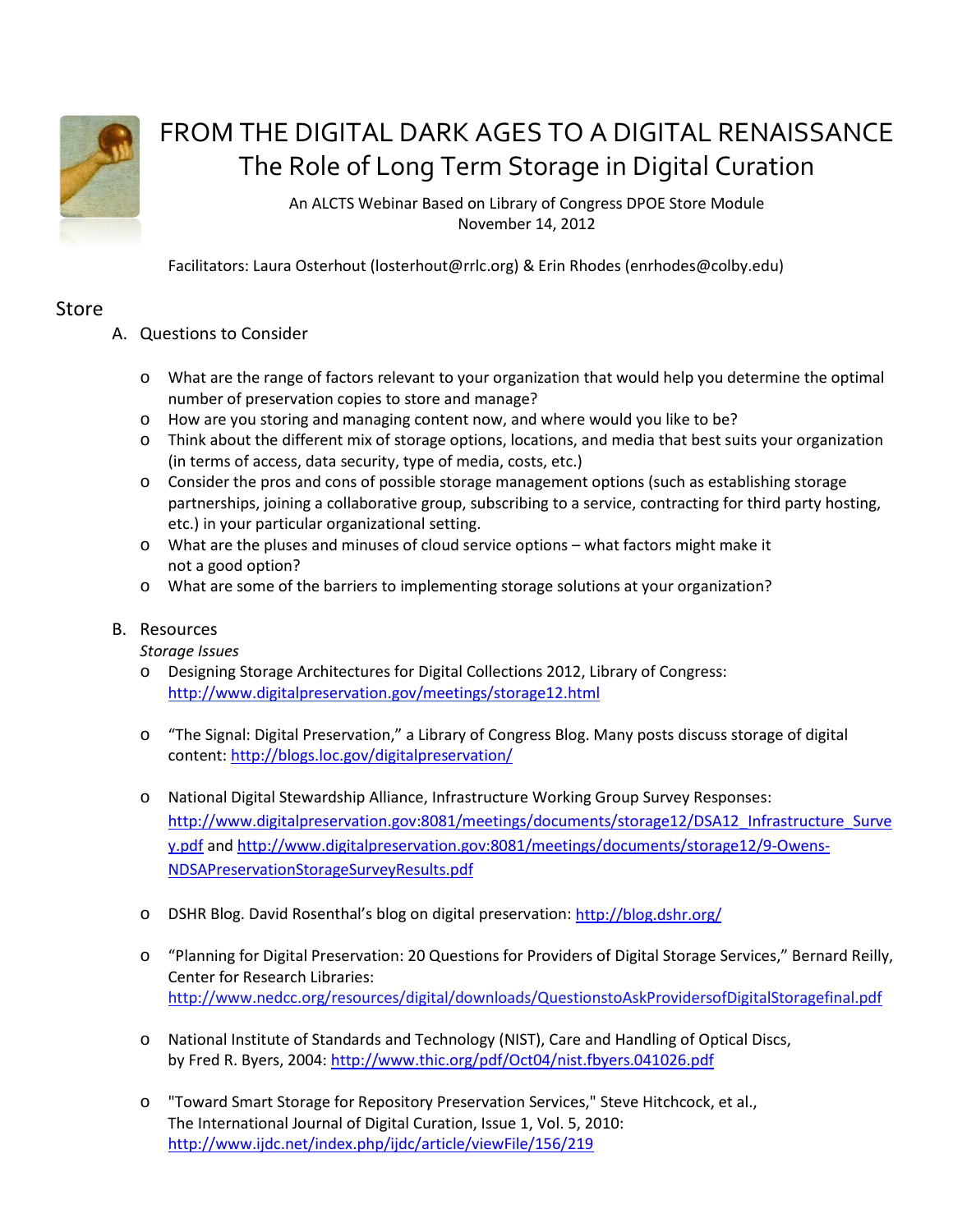## *Metadata for Managing Content Over Time:*

- o "Digital Preservation Metadata Standards," Angela Dappert and Marcus Enders, Information Standards Quarterly, Spring 2010, Volume 22, Issue 2: [http://www.loc.gov/standards/premis/FE\\_Dappert\\_Enders\\_MetadataStds\\_isqv22no2.pdf](http://www.loc.gov/standards/premis/FE_Dappert_Enders_MetadataStds_isqv22no2.pdf)
- o "Understanding Metadata," National Information Standards Organization, 2004: <http://www.niso.org/publications/press/UnderstandingMetadata.pdf>
- o METS, MODS, and PREMIS, Oh My! by Thomas Habing, 2007: <http://www.nationalarchives.gov.uk/PRONOM/Default.aspx>
- o PREMIS The PREMIS Data Dictionary for Preservation Metadata is the international standard for metadata to support the preservation of digital objects and ensure their long-term usability: <http://www.loc.gov/standards/premis/>

*File Formats:*

- o File Information Tool Set (FITS), Application: <http://code.google.com/p/fits/downloads/list> Documentation: [http://code.google.com/p/fits/wiki/developer\\_documentation](http://code.google.com/p/fits/wiki/developer_documentation) Demo: [http://www.digitalpreservation.gov:8081/meetings/documents/ndiipp12/FITS\\_Demo\\_DP12.pdf](http://www.digitalpreservation.gov:8081/meetings/documents/ndiipp12/FITS_Demo_DP12.pdf) Last updated: February 2011, Version 0.5.0
- o "OIS Recommendations for PDF Files Created for Long-term Preservation and Access," Andrea Goethals, Harvard University Library, February 2010 http://hul.harvard.edu/ois/digpres/docs/OIS recs for pdf.pdf
- o University of Michigan, Deep Blue Preservation and Format Support, 2008: <http://deepblue.lib.umich.edu/about/deepbluepreservation.jsp>
- o PRONOM A Practical Online Compendium of File Formats, by Jeffrey Darlington, RLG DigiNews, 2003: <http://worldcat.org/arcviewer/1/OCC/2007/08/08/0000070519/viewer/file1490.html#feature2>
- o Sustainability of Digital Formats, Planning for Library of Congress Collections: <http://www.digitalpreservation.gov/formats/sustain/sustain.shtml>
- o JHOVE (Harvard Object Validation Environment). An extensible software framework for performing format identification, validation, and characterization of digital objects: <https://sourceforge.net/projects/jhove/>
- o Unified Digital Format Registry (UDFR) Community-managed file formats registry that can be incorporated into local applications (replacing PRONOM and GDFR)[: http://www.udfr.org/](http://www.udfr.org/)
- o "Formats for Digital Preservation: A Review of Alternatives and Issues," CENDI Digital Preservation Task Group, March 2007: [http://www.cendi.gov/publications/CENDI\\_PresFormats\\_WhitePaper\\_03092007.pdf](http://www.cendi.gov/publications/CENDI_PresFormats_WhitePaper_03092007.pdf)